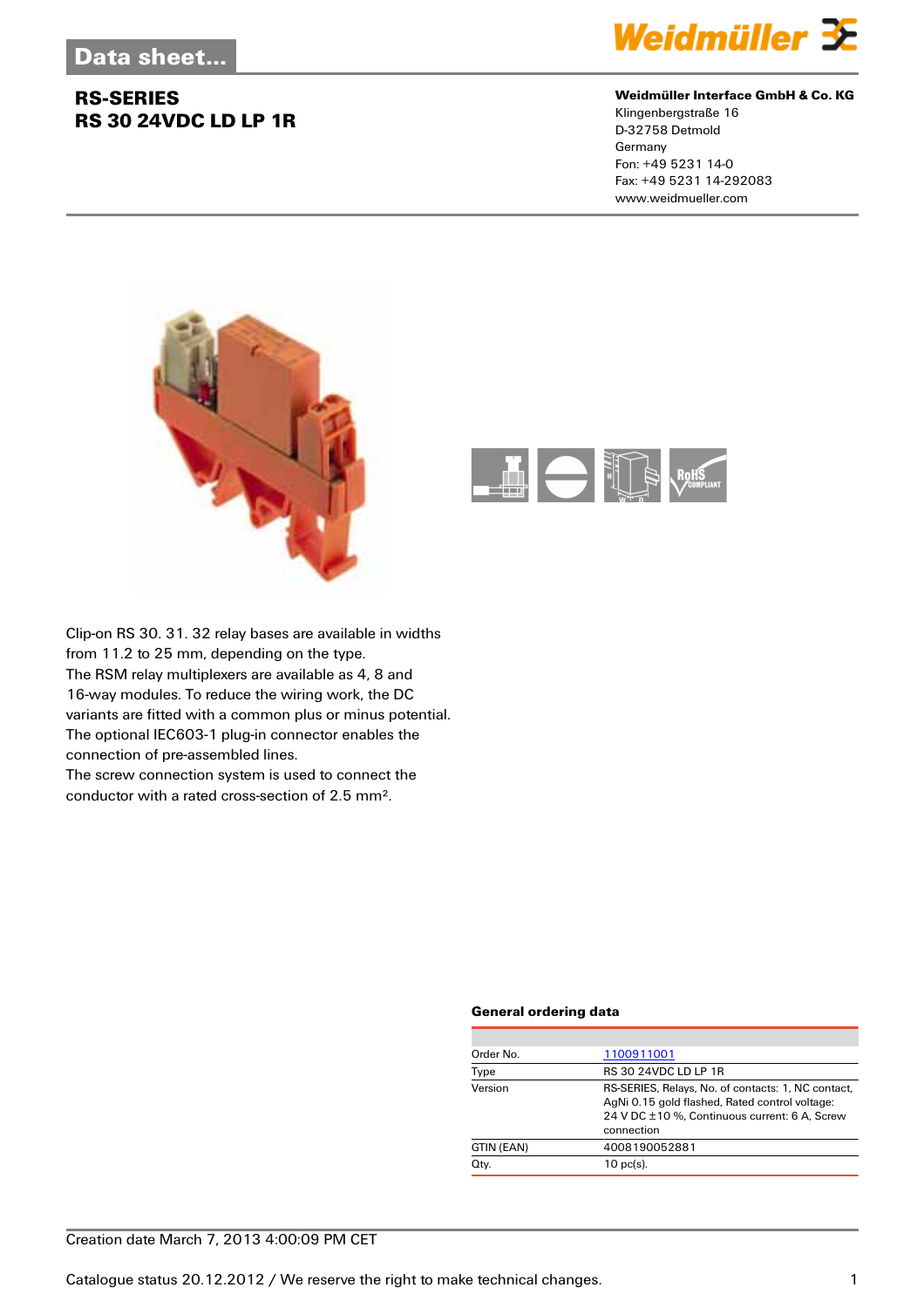# **RS-SERIES RS 30 24VDC LD LP 1R**

# **Technical data**

**Ratings**



### **Weidmüller Interface GmbH & Co. KG**

Klingenbergstraße 16 D-32758 Detmold Germany Fon: +49 5231 14-0 Fax: +49 5231 14-292083

| Conductor connection system                              | Screw connection           | Humidity                                                         | 40 °C / 93 % rel. humidity,<br>no condensation |
|----------------------------------------------------------|----------------------------|------------------------------------------------------------------|------------------------------------------------|
| <b>Dimensions and weights</b>                            |                            |                                                                  |                                                |
| Width                                                    | 11.2 mm                    | Height                                                           | 70 mm                                          |
| Depth                                                    | 56 mm                      | Net weight                                                       | 27.07 g                                        |
|                                                          |                            |                                                                  |                                                |
| <b>Temperatures</b>                                      |                            |                                                                  |                                                |
| Operating temperature                                    | $-25 °C+40 °C$             | Storage temperature                                              | -40 °C+60 °C                                   |
| <b>Connection data</b>                                   |                            |                                                                  |                                                |
| Clamping range, rated connection                         | $2.5$ mm <sup>2</sup>      | Clamping range, rated connection, min. 0.5 mm <sup>2</sup>       |                                                |
| Clamping range, rated connection, max. 4 mm <sup>2</sup> |                            | Stripping length, rated connection                               | 8 mm                                           |
| Input                                                    |                            |                                                                  |                                                |
|                                                          |                            |                                                                  |                                                |
| Rated control voltage                                    | 24 V DC ±10 %              | <b>Rated current DC</b>                                          | 10 <sub>m</sub> A                              |
| Power rating                                             | 0.45W                      | Pull-in (sparkover) / drop-out voltage DC<br>coil                | 21.5 V                                         |
| Pull-in / drop-out current, DC coil                      | 12 mA / 3 mA               |                                                                  |                                                |
| <b>Output</b>                                            |                            |                                                                  |                                                |
|                                                          |                            |                                                                  |                                                |
| Max. switching voltage, AC                               | 250 V                      | Continuous current                                               | 6 A                                            |
| making current                                           | 8 A                        | Max. switching power                                             | 2000 VA                                        |
| Switch-on delay<br><b>Duration of Bounce</b>             | $\leq$ 8 ms<br>$\leq$ 3 ms | Switch-off delay                                                 | $\leq$ 7 ms<br>250 mW                          |
| Max. switching frequency at rated load                   | $0.1$ Hz                   | Min. switching power                                             |                                                |
| <b>Contact specifications</b>                            |                            |                                                                  |                                                |
|                                                          |                            |                                                                  |                                                |
| No. of contacts                                          | 1                          | Contact design                                                   | <b>NC</b> contact                              |
| Contact material                                         | AgNi 0.15 gold flashed     | Mechanical service life                                          | $20 \times 10^6$ switching cycles              |
| Electrical service life of AC coil                       | $> 7x105$ Switching cycles | Electrical service life, DC coil                                 | $> 5x10^5$ switching cycles                    |
| <b>Insulation coordination</b>                           |                            |                                                                  |                                                |
|                                                          |                            |                                                                  |                                                |
| Rated voltage                                            | 250V                       | Clearance and creepage distances for<br>control side - load side | $> 3$ mm                                       |
| Impulse withstand voltage                                | 4 kV                       | Protection degree                                                | <b>IP 20</b>                                   |
| Pollution severity                                       | 2                          | Surge voltage category                                           | Ш                                              |
| <b>Other technical data</b>                              |                            |                                                                  |                                                |
|                                                          |                            |                                                                  |                                                |
| Version<br>Reverse polarity protection                   | Relay coupler<br>Available | Free-wheel diode                                                 | Yes                                            |
|                                                          |                            |                                                                  |                                                |
| Further details of approvals / standards                 |                            |                                                                  |                                                |
| <b>Standards</b>                                         | <b>DIN EN 50178</b>        |                                                                  |                                                |
|                                                          |                            |                                                                  |                                                |